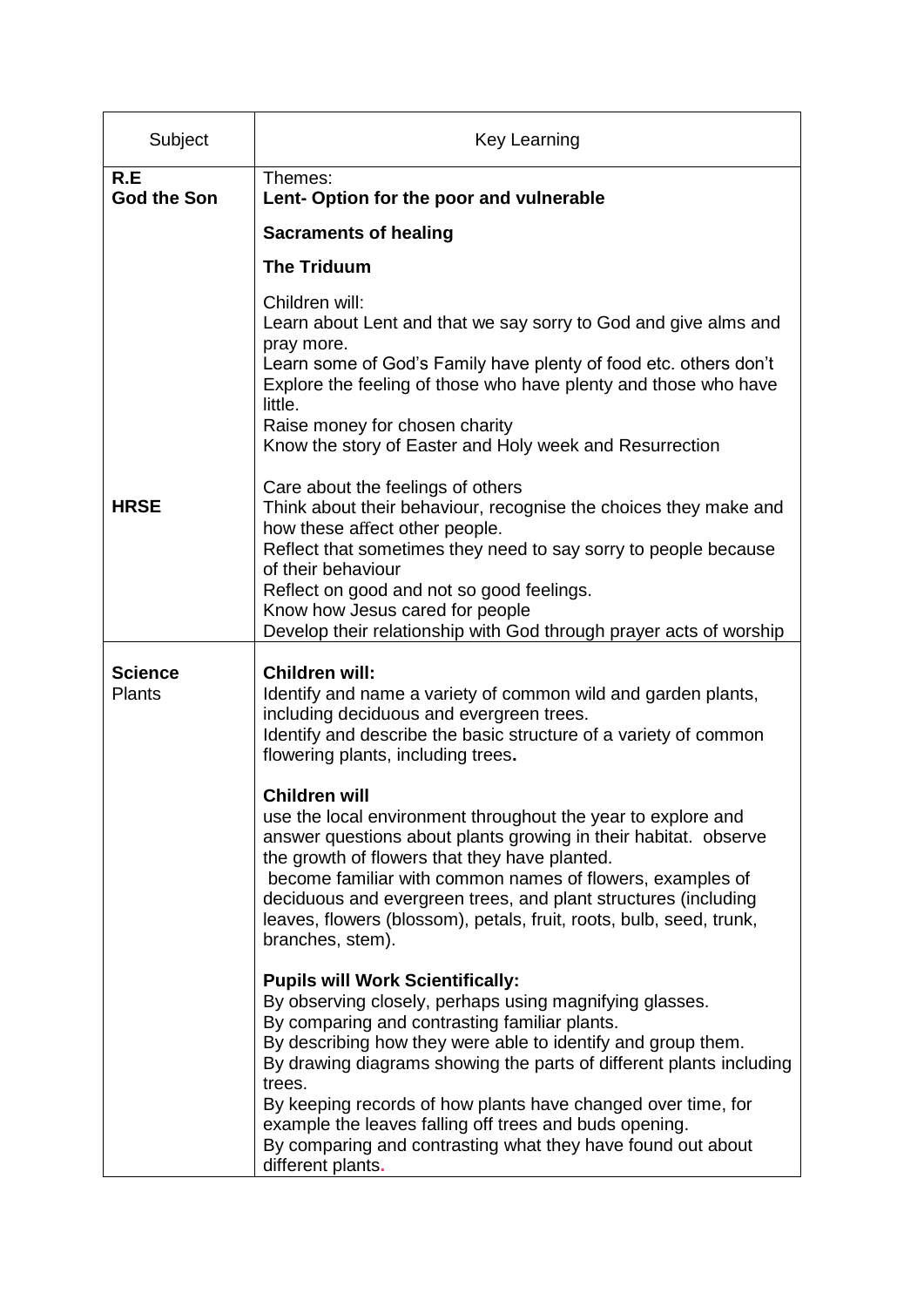| Design and<br><b>Technology</b>   | <b>Evaluation of Existing Products</b><br>Children will:                                                                                                                                                                                                                                                                                                                                                                                                                                                                                             |
|-----------------------------------|------------------------------------------------------------------------------------------------------------------------------------------------------------------------------------------------------------------------------------------------------------------------------------------------------------------------------------------------------------------------------------------------------------------------------------------------------------------------------------------------------------------------------------------------------|
| <b>Food/Fruit</b><br><b>Salad</b> | Explore existing fruit salads and investigate how they have been<br>made.                                                                                                                                                                                                                                                                                                                                                                                                                                                                            |
|                                   | <b>Focused Tasks</b><br>Children will:                                                                                                                                                                                                                                                                                                                                                                                                                                                                                                               |
|                                   | Develop a food vocabulary using taste, smell, texture and feel.<br>Group familiar food products e.g. fruit.<br>Explain where fruit comes from.<br>Cut, peel, grate, chop a range of ingredients.<br>Work safely and hygienically.                                                                                                                                                                                                                                                                                                                    |
|                                   | Design<br>Children will:<br>Use pictures and words to convey what they want to design/make.<br>Propose more than one idea for their product.<br>Select appropriate technique explaining First Next Last<br>Select pictures to help develop ideas.<br>Explore ideas by rearranging pictures of ingredients.<br>Use drawings to record ideas as they are developed.<br>Add notes to drawings to help explanations.<br>Talk about their design as they develop and identify good and bad<br>points.<br>Describe their drawings of ideas and intentions. |
|                                   | <b>Make</b><br>Children will:<br>Discuss their work as it progresses.<br>Note changes made during the making process as annotation to<br>plans/drawings.<br>Select ingredients from a limited range that will meet the design<br>criteria.<br>Select and name the tools needed to prepare the ingredients.<br>Explain what they are making.<br>Explain which ingredients they are using and why. Name the tools<br>they are using.<br>Describe what they need to do next.                                                                            |
|                                   | <b>Evaluation (of their Finished Product)</b>                                                                                                                                                                                                                                                                                                                                                                                                                                                                                                        |
|                                   | Children will:<br>Say what they like and do not like about items they have made and<br>attempt to say why.<br>Discuss how closely their finished product meets their design<br>criteria and how well it meets the needs of the user.                                                                                                                                                                                                                                                                                                                 |